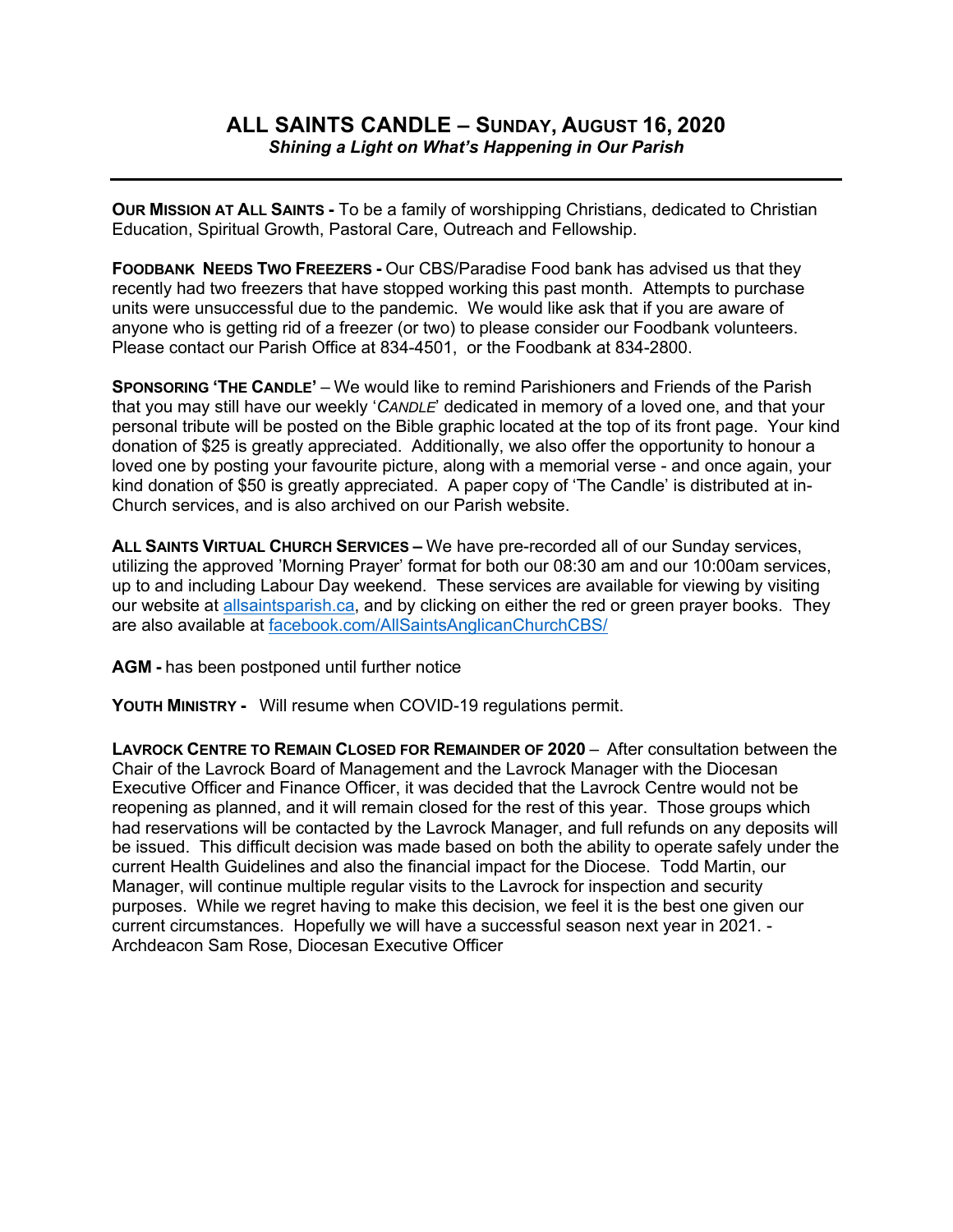## **MEMORIAM - GENERAL FUND**

- In loving memory of **Benjamin Bursey,** remembering his death August 9, 2014 Love Betty, Debbie, and David
- In loving memory of **Myrtle Bursey,** remembering her death July 23, 2016 Love Betty, Debbie, and David
- In loving memory of **Ray Bishop,** remembering his death August 15, 2016 by The Bishop Family

## **MEMORIAM - CEMETERY FUND**

• In loving memory of **Hazel Porter, Marie Porter, Allen Porter** and **Nancy Porter -** by Hayward Porter

| 2020-08-09        | <b>Weekly</b> | <b>YTD</b>   | Why not consider signing up to our e-Giving<br>program. It's an easy way to ensure you<br>contribute on a regular basis, even during<br>those periods when you are unable to regularly<br>attend church. |
|-------------------|---------------|--------------|----------------------------------------------------------------------------------------------------------------------------------------------------------------------------------------------------------|
| <b>Budget</b>     | 3,912.30      | 150,039.45   |                                                                                                                                                                                                          |
| <b>Actual</b>     | 1,168.00      | 99,594.31    |                                                                                                                                                                                                          |
| <b>Difference</b> | $-2,744.30$   | $-59,445.14$ |                                                                                                                                                                                                          |

| <b>ALL SAINTS ANGLICAN PARISH CBS</b> |
|---------------------------------------|
| 419 Conception Bay Highway            |
| Conception Bay South, NL, A1X 7A2     |

**ALL SAINTS ANGLICAN PARISH CBS** Telephone: 709-834-4501 office@allsaintsparish.ca

**ADMINISTRATION OFFICE HOURS CLERGY OFFICE HOURS** Monday-Friday Monday – Thursday 9:00am - 12:30pm; 1:00pm - 3:00pm

| <b>REV WAYNE PARSONS</b>                            | <b>REV SAM BUTLER</b>                                                                                | <b>ELIZABETH BISHOP</b> |
|-----------------------------------------------------|------------------------------------------------------------------------------------------------------|-------------------------|
| Rector                                              | Associate                                                                                            | Administration          |
| rev.wayneparsons@nf.sympatico.ca<br>764-8833 - Cell | rev.sam@allsaintsparish.ca office@allsaintsparish.ca<br>689-4501- Cell<br>$834 - 9464 - \text{Home}$ | $834 - 4501 -$ Office   |

**Clergy on Call:** Call either priest…